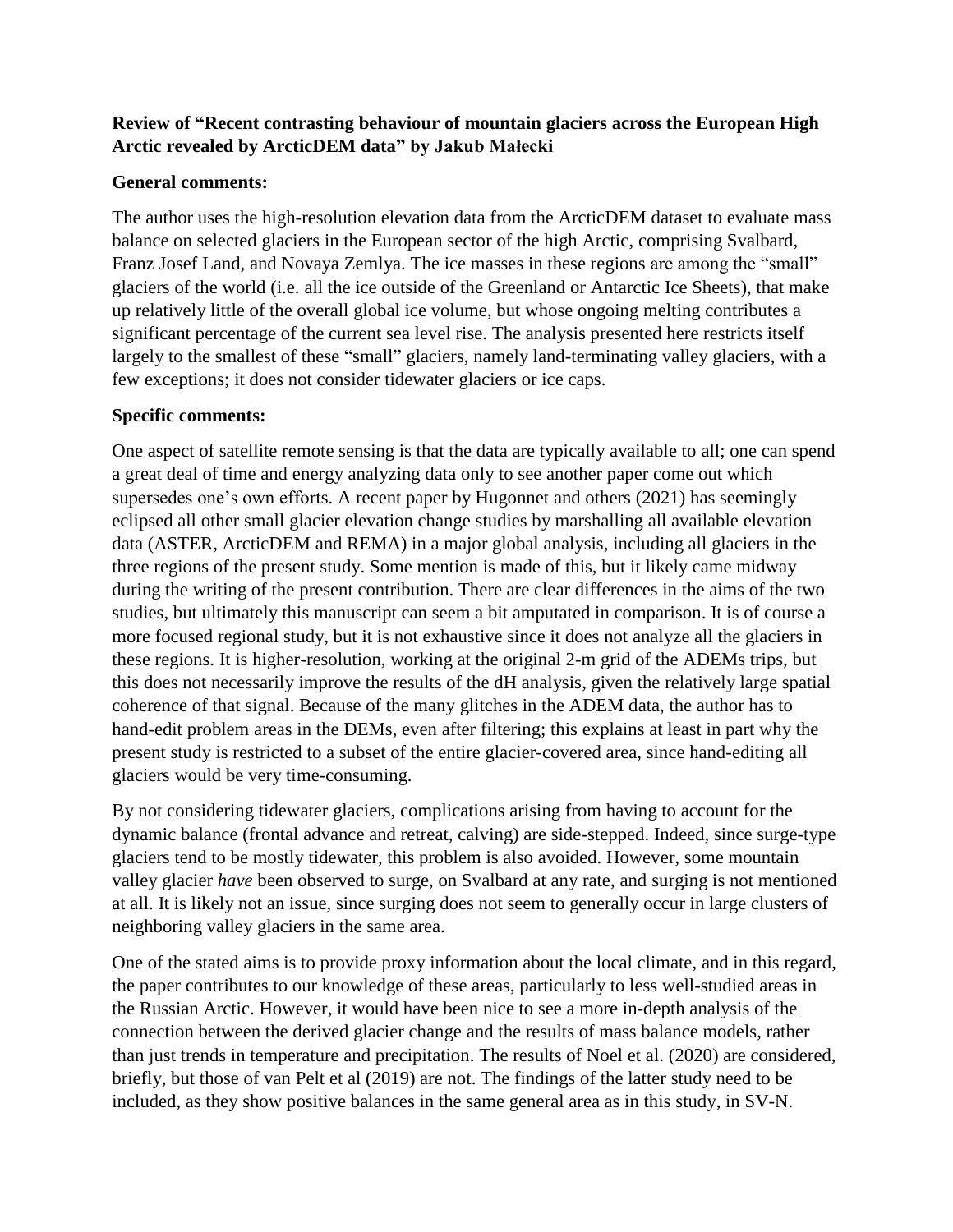## **Corrections:**

L3: Small land-terminating mountain glaciers are a widespread and important element of the Arctic, influencing local hydrology, microclimate, and ecosystems. Due to their relatively small ice volumes, this class of ice masses is particularly sensitive to the significant ongoing climate warming in the European sector…

L16: …experiences…

L17: …challenge for mass balance models…

L22: …has fundamentally improved our knowledge on the general trends of glacier change in the Arctic, and…

L25: However, these studies have relatively coarse spatial resolution, and thus more limited coverage of smaller glaciers.

L29: … class of glaciers north of the Arctic circle, and are vulnerable to climate warming due to their small ice volumes…

L30: …exhibit low…

L31: …and shallow ice thickness…

L31: …balance, being little modified…

L33: …might not only help predict future fluctuations…

L34: …piece…

L42: …fast rate, and that many…

L44: …disappear in a rapidly…

L45; …islands, and…

L53: The Barents Sea is strongly influenced by warm Atlantic waters (Fig. 1a), particularly to the west (e.g. West Spitsbergen Current) and south (e.g. North Cape Current , making the climate of these two sectors relatively mild (Figs. 1b and 1c) and wet (Fig. 1d). For this reason, waters west of SV and southwest of NZ are free of sea ice, even during the winter (Fig. 1e). During summer, the Barents Sea is typically ice-free, except for around FJ (Fig. 1f), where the Atlantic influence is reduced, making climate there the coolest and driest in the region.

L61: Over the past decades, the Barents Sea region has been experiencing strong ocean and atmospheric changes, the so-called Atlantification of the area (*appropriate reference*).

L67: …has been reported…

L75: The global climate reanalysis ERA5 dataset (Hersbach et al., 2020) shows that these trends prevail over the period of this study (roughly 2011-2017).

L77: ...temperatures were...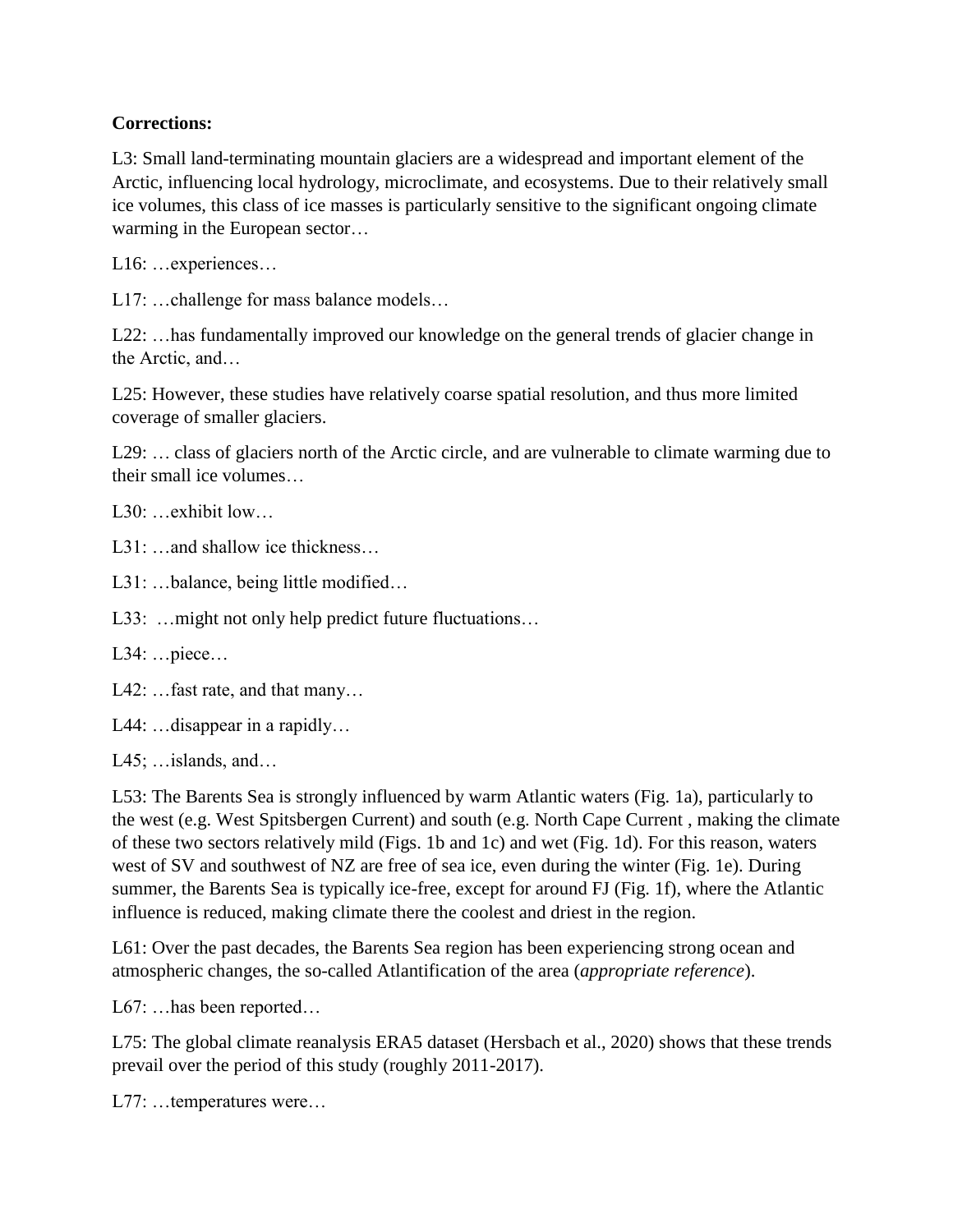L80: …and in September north and east of FJ (Fig. 2d). The ERA5 analysis…

L86: …approximately 85% are mountain glaciers, which comprise 14 % of the total ice area. Overall, glaciers of SV are known to have been losing mass over the past decades; the most recent estimate of the climatic mass balance is -8 Gt a-1, or ca. -0.23 m w.e. a-1, for the period 2000-2019 (Schuler et al., 2020). The larger glaciers of SV are typically polythermal, with a temperate base and cold surface layer, whereas the small glaciers…

L99: … that the small…

L103: … mountain glaciers, due to the paucity of studies of such glaciers.

L106: …distinguished (five, two and two, respectively for SV, NZ and FJ).

L109: … analysis, for consistency between the different regions.

L111: …NZ, and small…

L114: Therefore, the glacier…

L122: The basis for the glacier elevation change analysis is the high-resolution (2 m) digital elevation model (DEM) strip dataset downloaded from the ArcticDEM repository [\(https://www.pgc.umn.edu/data/arcticdem\)](https://www.pgc.umn.edu/data/arcticdem).

L125: …and have been used previously in various…

L127: However, the data suffer...

L128: Besides the usual issues common for glacier…

L130: …ArcticDEMs contain numerous artefacts

132: *Delete sentence* Solutions…section.

L137: …due to the scarcity…

L143: dimensions. To align the DEMs, I used the co-registration technique of Nuth and Kääb  $(2011)$ ; however, this...

L149: moutonées

L155: Artefacts on glacier surfaces were manually removed by inspecting DEM hillshades for suspicious landforms (e.g. steep bumps, hollows, ridges or gullies on otherwise gentle glacier surfaces), and DoDs for unlikely patterns of glacier surface change (e.g. sharply defined areas of abnormally high or low *dh*). In some areas, the resulting data gaps were larger than areas with useful data, leaving some glacier DoDs with limited spatial coverage.

L165: ... area, and the surface at an unknown time, but most likely...

L165: The mosaics were downsampled to 20 m with bilinear interpolation and corrected to orthometric heights using the EGM2008 geoid model (Pavlis et al., 2012), which is accurate to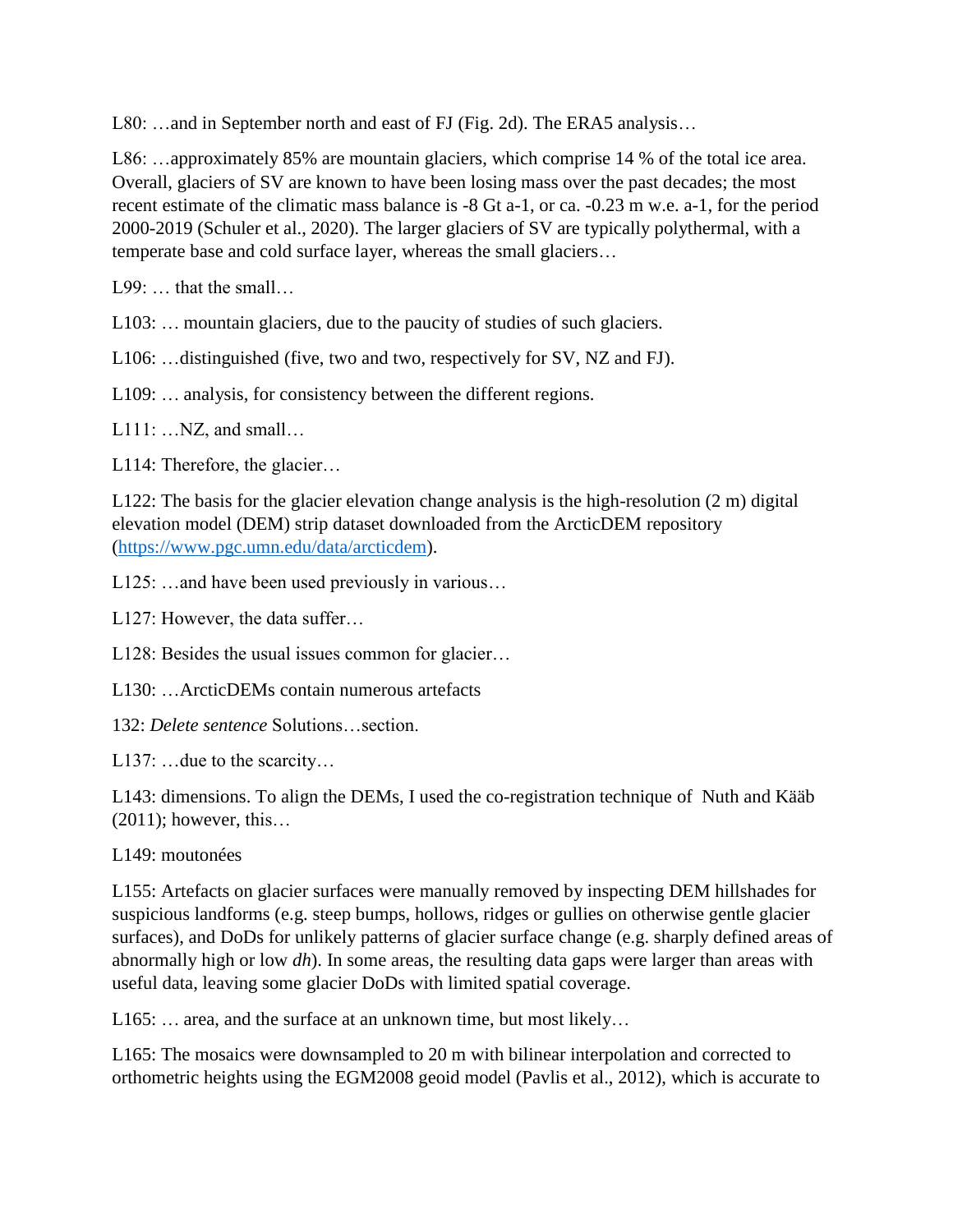within a few meters over the study regions, and is therefore sufficient for plotting the calculated glacier elevation changes against altitude.

L169:  $\dots$  fit to a 20-m grid of the $\dots$ 

L170: All glacier grid-points with dh data were exported with their...

L173 …percentiles, all of which…

L175: The hypsometry for each glacier was calculated from the glacier outlines and the downsampled and orthometrically corrected ArcticDEM mosaic data. Median values of *dh* were calculated for each 50-m elevation bin, since the median is a more robust metric than the average, when there are outliers in the data

L183: ... overall  $\overline{dh}/dt$ , since...

L184: …advised caution when using such a conversion method…

L193: …sites, the empirical scaling of Martín-Español et al. (2015) was used, which is based on…

L<sub>198</sub>: ...were summed to...

L204: …study, there is another important factor.

L216 …lowest or highest…

L<sub>216</sub>: …had insufficient…

L227: …(Fig. 3a), where all glaciers have been experiencing thinning, and at all elevations.

L229: ...by the median...

Table 1: Date of first DEM, Date of last DEM

Table 1: *There is no apostrophe in decadal dates e.g. 2040s, rather than 2040's.*

L239: ...the relatively low elevations of the mountain glaciers.

L240: From the available data, there is a northward trend of less negative elevations change.

L245: …the highest elevation ice masses…

L249: In SV-N, mountain glaciers have a contrasting pattern of change; here, glaciers have had positive…

L53: …between the rapid ice loss of…

L254: …with a poleward…

L260: In the subregion NZ-N, all three sites of mountain glaciers showed glacier-wide thinning, with an…

L262: …NZ-S, had higher rates…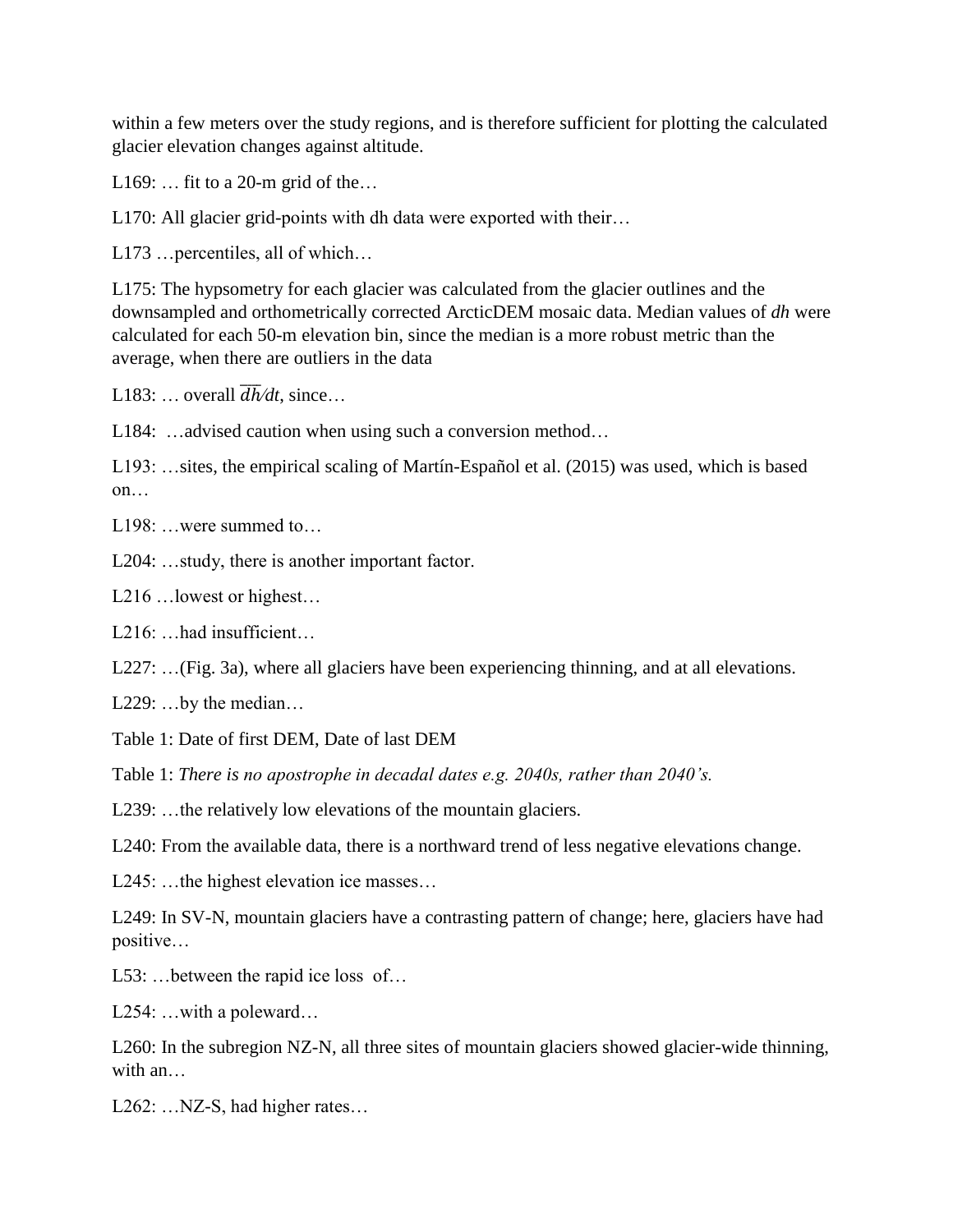L263: …and rapid…

L265: ...by low topography and extensive large ice caps, on most islands.

L275: …glaciers and high-elevation…

L281: *The Hugonnet study covers slightly different periods. Calculating trends with even a single year difference in the period can lead to very different results, if that year was remarkable in any way*.

L<sub>286</sub>: ...while losses were...

L287:  $\dots$  values to the  $~4600...$ 

L288: …covered by…

L289: …regions; ca. 25%...

L294: …Atlantic…

L298: …SV, with two trends in thinning rates (Fig. 3a). There is an overall trend of less negative  $\overline{dh}/dt$  to the north, and another to the interior of SV-C.

L303: …(Fig. S42), and close to zero at ca. 900 m a.s.l. This implies that over much of SV (SV-W, SV-C and SV- E), it is predominantly elevation that controls spatial variability...

L306: … slight trend of reducing thinning rates to the northeast (Figs. 3b and 3c).

L309: As many as 21 of the 29 sites investigated...

L310: …sites, *dh* was negative, even at…

L313: …and the dominant role of surface processes to their…

L314: …glaciers would eventually…

L316: …some sites had losses…

L327: …northeastern…

L339: …ice north of SV...

L340: An increase in snowfall is, however, not evident in the ERA5 reanalysis data (Fig. 2), which shows that while SV-N did experience strong sea ice retreat and a slight increase in winter precipitation, this increase was comparable to other subregions in which there was overall glacier mass loss, e.g. SV-E and NZ- N. Nor do the results of a finer-scale 500 m model by Noël et al. (2020) match the observations reported here, show instead a generally negative trend in B over Sites 16 and 17.

L344: *Higher resolution is not necessarily the answer. As mentioned in my general comments, the 1-km simulations of van Pelt et al. (2019) do hint at more positive balance in SV-N. The disagreement between model and observation can also lie in how the mass balance model is*